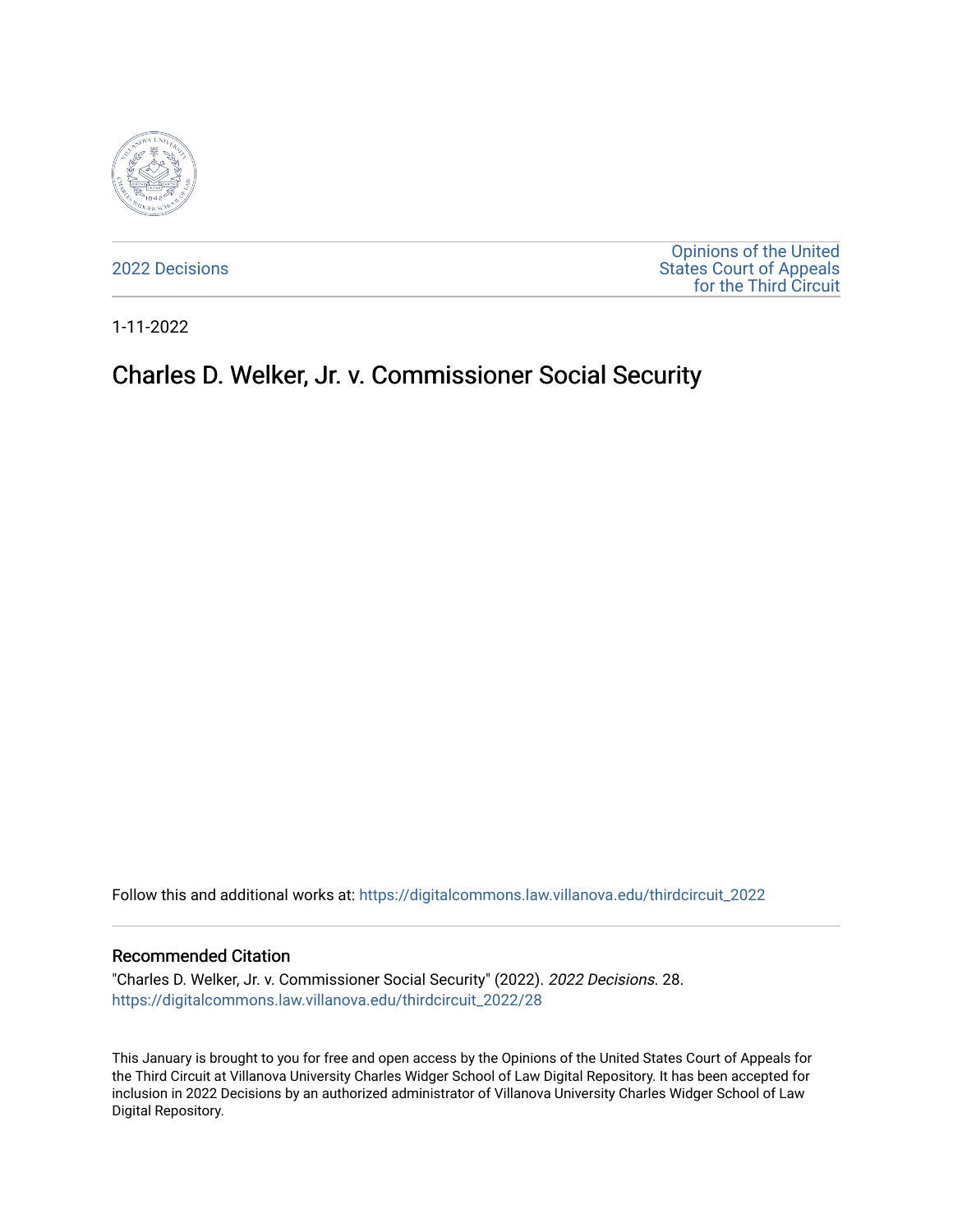#### NOT PRECEDENTIAL

### UNITED STATES COURT OF APPEALS FOR THE THIRD CIRCUIT

 $\frac{1}{2}$ 

No. 21-1831  $\overline{\phantom{a}}$  , where  $\overline{\phantom{a}}$ 

# CHARLES D. WELKER, JR., Appellant

v.

# COMMISSIONER OF SOCIAL SECURITY  $\frac{1}{2}$

On Appeal from the United States District Court for the Middle District of Pennsylvania (D.C. No. 3-19-cv-01919) Magistrate Judge: Honorable Karoline Mehalchick

Submitted Pursuant to Third Circuit L.A.R. 34.1(a) December 9, 2021

 $\overline{\phantom{a}}$ 

Before: SHWARTZ, PORTER and FISHER, *Circuit Judges*.

(Filed: January 11, 2022)  $\frac{1}{2}$ 

> OPINION\*  $\frac{1}{2}$

FISHER, *Circuit Judge*.

<sup>\*</sup> This disposition is not an opinion of the full Court and pursuant to I.O.P. 5.7 does not constitute binding precedent.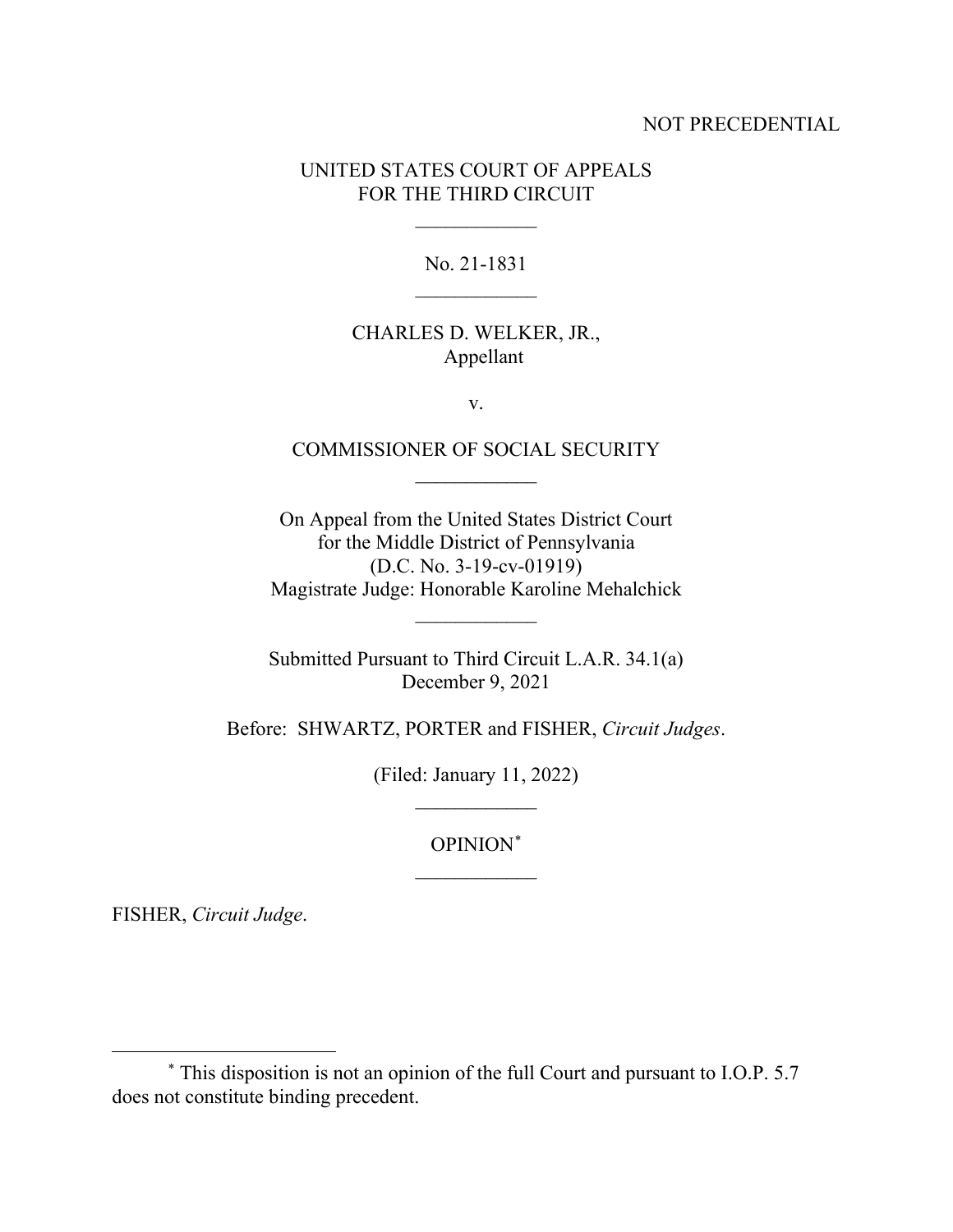Plaintiff Charles Welker, Jr., appeals the denial of his application for disability insurance benefits. Following a hearing, an Administrative Law Judge denied Welker's application, and, after Welker exhausted administrative remedies, the District Court upheld the ALJ's decision.<sup>1</sup> Welker first argues the ALJ failed to resolve conflicting evidence from his physicians and witnesses and, second, that the ALJ's conclusion regarding his residual functional capacity is not supported by substantial evidence.<sup>2</sup> Finding no error, we will affirm.<sup>3</sup>

Before going further, we underscore the narrowness of Welker's disagreement with the ALJ's decision. The ALJ found that Welker had several severe impairments,

<sup>&</sup>lt;sup>1</sup> The District Court had jurisdiction pursuant to 42 U.S.C. § 405(g), and we have jurisdiction under 28 U.S.C.  $\S$  1291 and 42 U.S.C.  $\S$  405(g). The case was heard by the Chief Magistrate Judge for the Middle District of Pennsylvania, exercising the authority of the District Court, by consent of the parties. *See* 28 U.S.C. § 636(c); Fed. R. Civ. P. 73.

<sup>&</sup>lt;sup>2</sup> Residual functional capacity is the "most [applicants] can still do despite [their] limitations." 20 C.F.R.  $\frac{6}{7}$  404.1545(a)(1). If jobs that an applicant can still perform exist in the national economy in significant numbers, then that applicant is not considered "disabled" for the purpose of disability insurance benefits. *See id.* §§ 404.1520(a)(4)(v), 404.1560(c)(1).

<sup>&</sup>lt;sup>3</sup> We review an ALJ's decision for substantial evidence, meaning we accept as conclusive findings of fact supported by such evidence. *Biestek v. Berryhill*, 139 S. Ct. 1148, 1152 (2019); *Thomas v. Comm'r of Soc. Sec. Admin.*, 625 F.3d 798, 800 (3d Cir. 2010); *Cotter v. Harris*, 642 F.2d 700, 704 (3d Cir. 1981). Substantial evidence is "such relevant evidence as a reasonable mind might accept as adequate." *Burnett v. Comm'r of Soc. Sec. Admin.*, 220 F.3d 112, 118 (3d Cir. 2000) (quoting *Plummer v. Apfel*, 186 F.3d 422, 427 (3d Cir. 1999)).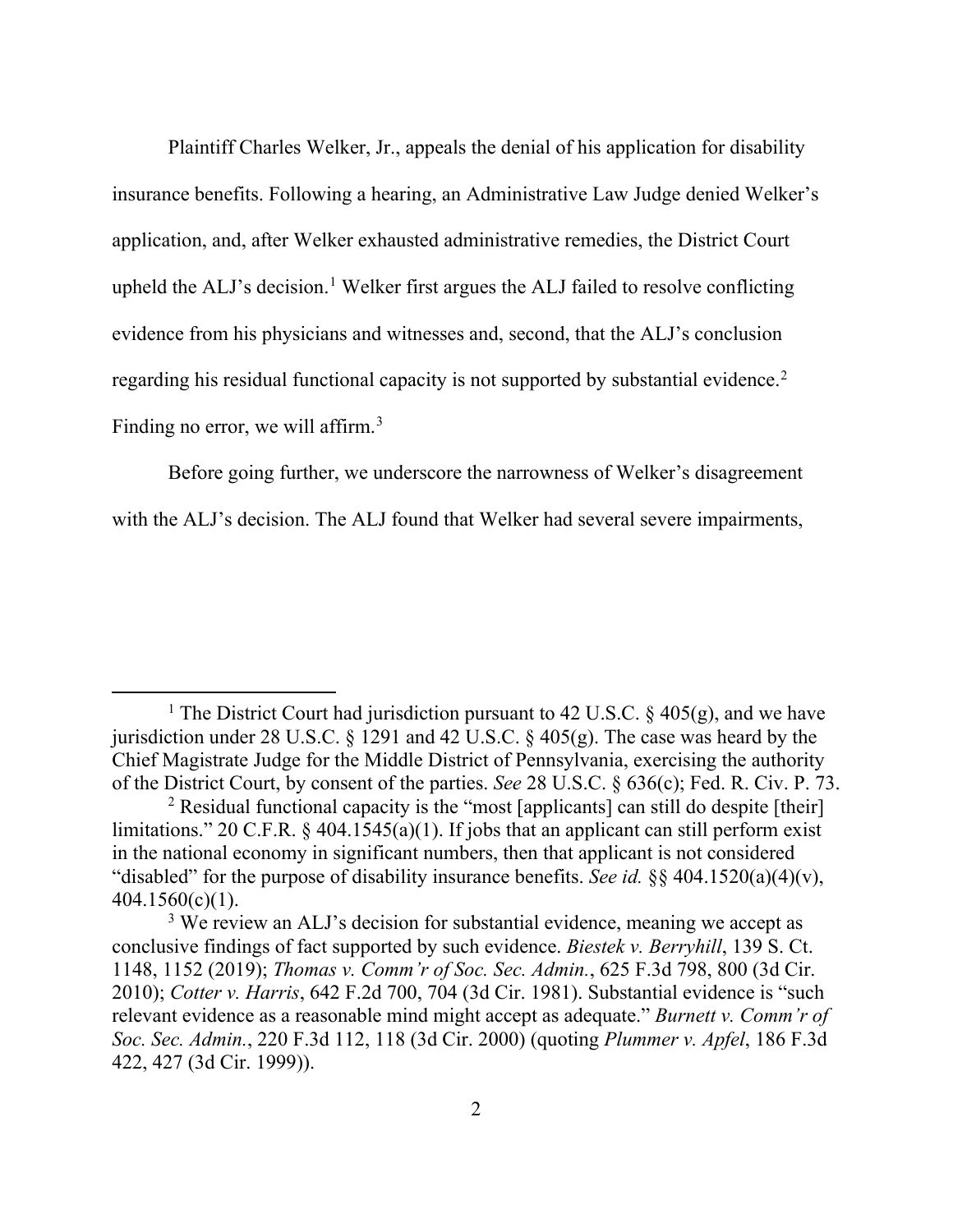including schizophrenia and bipolar disorder. <sup>4</sup> The ALJ also agreed these impairments could reasonably cause Welker's symptoms. Chief among these were anxiety and paranoia, especially when in public; difficulty completing tasks and following instructions; and trouble managing himself and engaging in social interactions. However, the ALJ disagreed with Welker over the intensity, persistence, and limiting effects of these symptoms on his ability to function. As a result, the ALJ concluded that Welker could, with some limitations, still perform jobs that exist in significant numbers in the national economy.5 The ALJ reached this conclusion largely by relying on the notes of Welker's treating physicians, including his treating psychiatrist, Dr. Muhammad Qamar, who observed Welker showing a stable demeanor and responding well to medication on multiple occasions.

Turning to Welker's first argument, an ALJ must acknowledge conflicting evidence and explain the rejection of pertinent evidence.<sup>6</sup> This is precisely what the ALJ

<sup>4</sup> Specifically, "schizophrenia, paranoid type, a bipolar disorder, depressed, severe with psychotic features, a substance-induced psychotic disorder with delusions, a brief psychotic disorder, an attention deficit hyperactivity disorder, combined type, a panic disorder without agoraphobia, a generalized anxiety disorder, a posttraumatic stress disorder, a cannabis use disorder and an alcohol use disorder." Appx. 30.

<sup>&</sup>lt;sup>5</sup> The ALJ limited Welker to jobs involving "simple, routine tasks, not performed in a fast-paced production environment, involving only simple work-related decisions, and in general, relatively few work place changes . . . ." Appx. 33. The ALJ also limited Welker to working "primarily with objects rather than people with no jobs requiring teamwork or interaction with the public" and no jobs involving alcohol, marijuana, narcotic drugs, or in the medical field. *Id.* 

<sup>6</sup> *Burnett*, 220 F.3d at 121–22; *Cotter*, 642 F.2d at 706–07.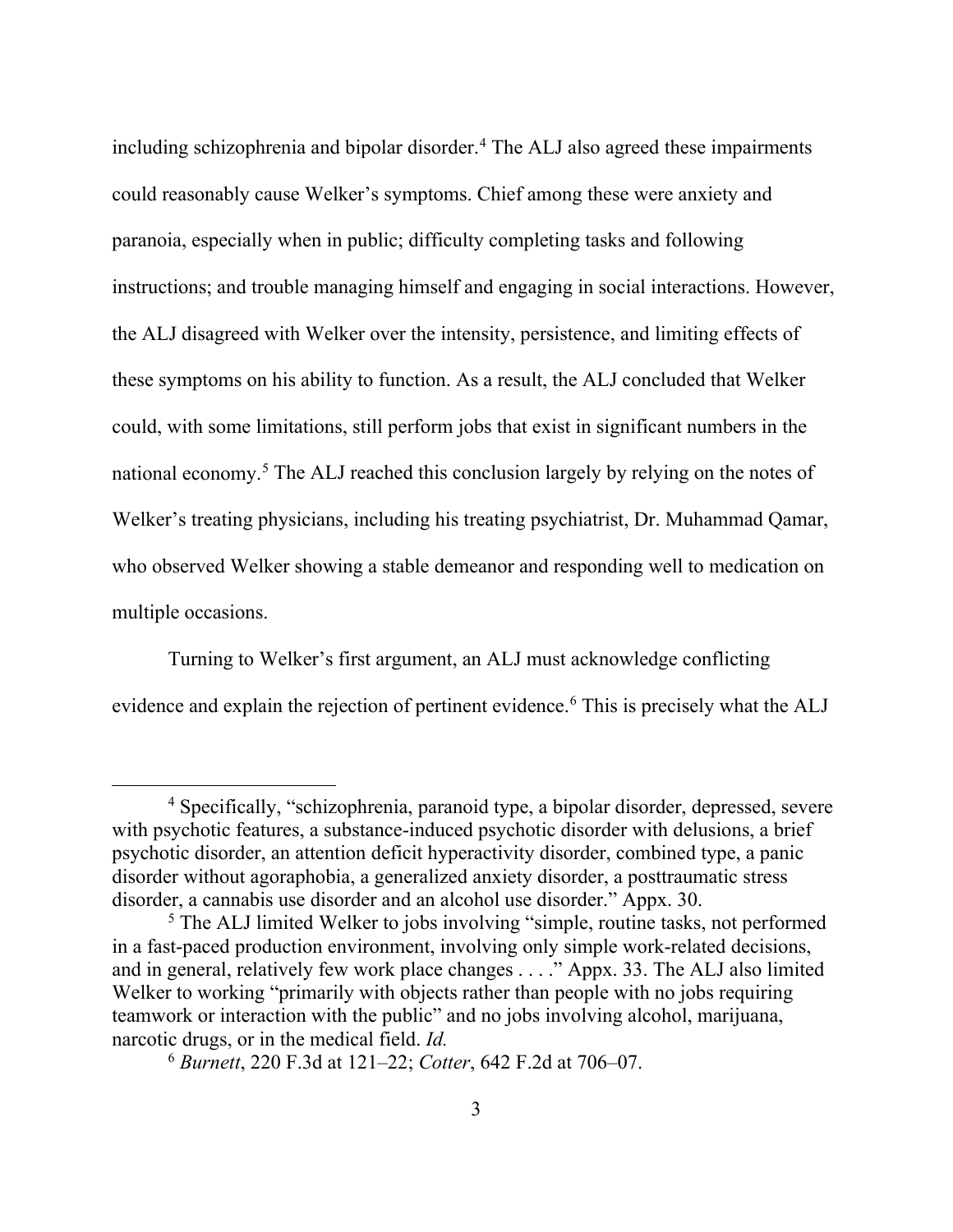did here. Contrary to Welker's contention, the ALJ reviewed the evidence and noted discrepancies among testimony and physicians' notes. The ALJ explained why he found the notes and records of some treating physicians—including those of Dr. Qamar—more persuasive than other evidence in the record. Dr. Qamar's notes predominantly show instances of Welker displaying no or minimal psychiatric symptoms and demonstrating stable behavior; they also suggest medication may effectively control Welker's conditions. To support his reliance on Dr. Qamar, the ALJ drew attention to Dr. Qamar's longtime treatment relationship with Welker, noted that Dr. Qamar's substantive observations aligned with those of other doctors, and offered a reasonable basis to discount countervailing evidence.<sup>7</sup>

Welker asserts the ALJ failed to account for errors in Dr. Qamar's treatment notes or to resolve discrepancies between the notes and other portions of the record.<sup>8</sup> Alleged

<sup>7</sup> Particularly, the ALJ indicated that the most debilitating effects of Welker's symptoms could be controlled by medication. To be clear, an impairment being controllable by medication does not compel the conclusion that an applicant is not disabled. *See Brownawell v. Comm'r of Soc. Sec.*, 554 F.3d 352, 356 (3d Cir. 2008). But here, it shows why observations of more severe symptoms are not necessarily inconsistent with medical findings that tend to show an ability to work.

<sup>&</sup>lt;sup>8</sup> When setting aside evidence, we require an ALJ to give only "some indication of the evidence which he rejects," and of the "reason(s) for discounting such evidence." *Burnett*, 220 F.3d at 121. This allows a reviewing court to better determine if "significant probative evidence" was not credited or simply ignored. *Id.* (quoting *Cotter*, 642 F.2d at 705). At the same time, "we do not expect the ALJ to make reference to every relevant treatment note in a case where the claimant . . . has voluminous medical records." *Fargnoli v. Massanari*, 247 F.3d 34, 42 (3d Cir. 2001). And an ALJ is not required to "cite all evidence a claimant presents, including evidence that is irrelevant to her case." *Johnson v. Comm'r of Soc. Sec.*, 529 F.3d 198, 204 (3d Cir. 2008).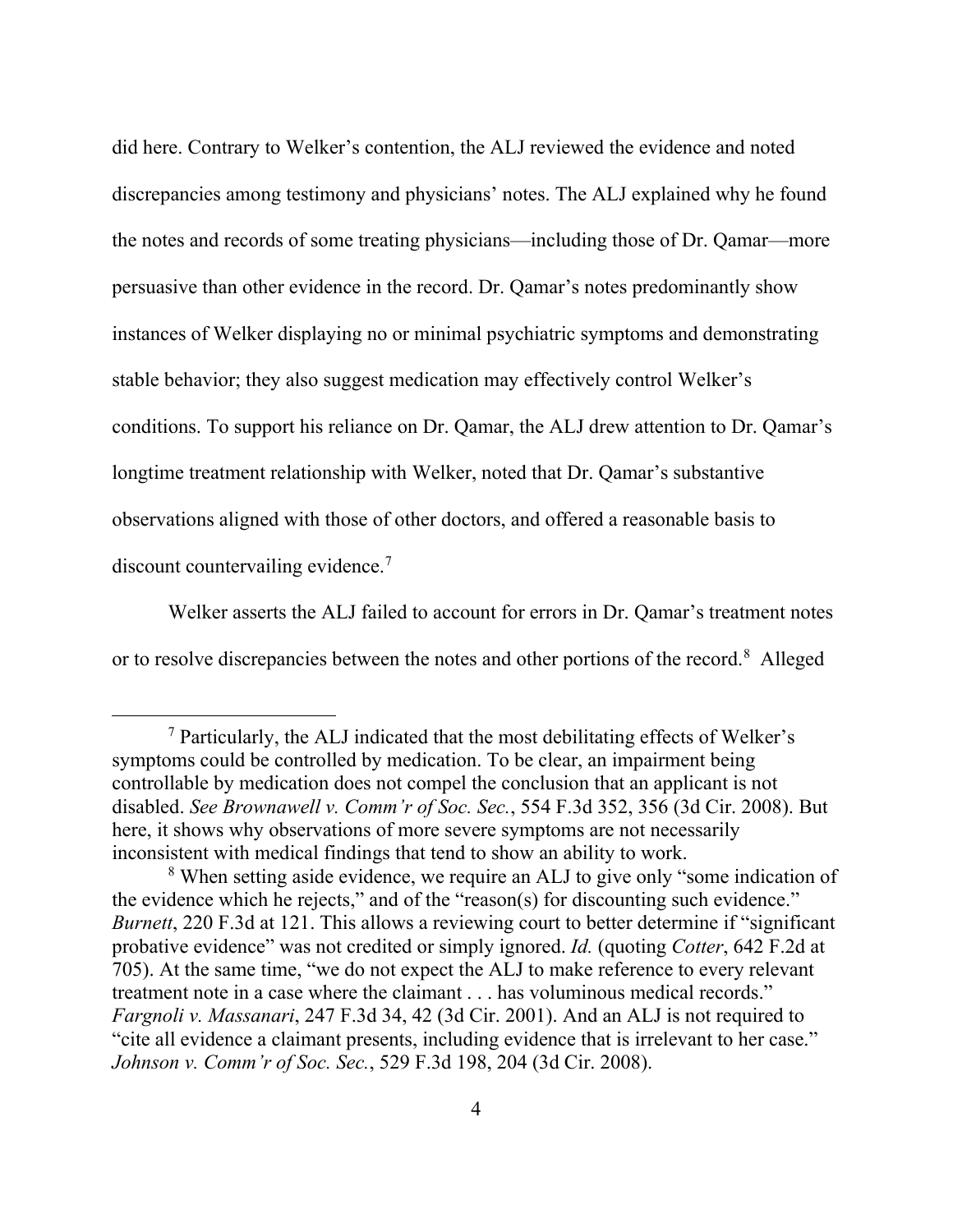errors include, for instance, misstatements of Welker's age and mischaracterizations of his medical history. However, these discrepancies are generally minor and of the sort to routinely appear in medical notes. Additionally, Welker primarily raises these discrepancies to call into question an observing doctor's credibility, not as directly probative evidence showing the intensity, persistence, and limiting effects of his symptoms. Therefore, these errors do not rise to the level of pertinent evidence requiring an explanation by the ALJ before being set aside.<sup>9</sup>

The same is true for certain discrepancies in treatment dates. Welker points to treatment notes by Dr. Qamar that, according to him, describe visits in 2012 and 2018 that could not have occurred based on Welker's inpatient hospitalization at the same time. These discrepancies do not seriously undermine Dr. Qamar's credibility because they are just as likely clerical mistakes as reckless or deliberate falsification.10 Like the other errors in the notes, these discrepancies are not pertinent evidence.

Further, Welker claims the ALJ's failure to acknowledge his criminal history, showing he made obscene gestures and yelled obscenities at passersby, means the ALJ

<sup>&</sup>lt;sup>9</sup> Although a decision should be thorough, we have held that an ALJ may permissibly "overlook" evidence that is "neither pertinent, relevant[,] nor probative." *Johnson*, 529 F.3d at 204.

 $10$  The ALJ did not explicitly discuss these discrepancies, but he weighed the relative credibility of the records giving rise to the 2018 discrepancy—the notes of Dr. Adam Bloom against those of Dr. Qamar—and determined Dr. Bloom's notes to be less credible. The ALJ appears not to have relied on Dr. Qamar's notes from the 2012 visit.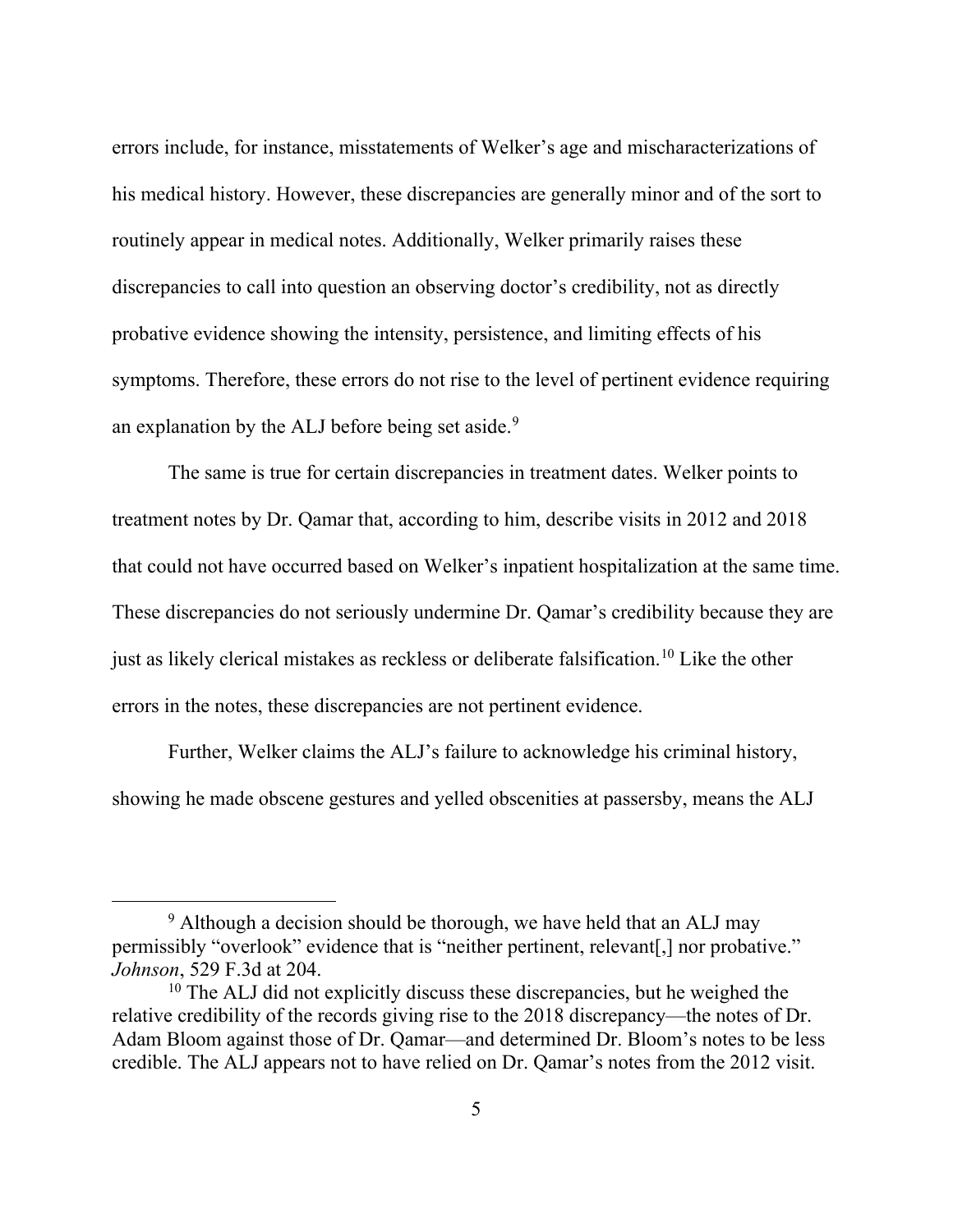did not consider all pertinent evidence.<sup>11</sup> However, the ALJ credited Welker's testimony and medical notes regarding the same symptoms exhibited by these incidents, and this evidence is consistent with the ALJ limiting Welker's ability to work to jobs without significant interpersonal interaction.<sup>12</sup> Therefore, despite the omission, the record here is sufficiently developed for us to uphold the ALJ's decision.<sup>13</sup>

Welker's second main argument is that the ALJ's residual functional capacity determination is not supported by substantial evidence. He claims particularly that it was error for the ALJ to rely so heavily on Dr. Qamar's treatment notes.<sup>14</sup> Dr. Qamar's notes, which generally show Welker experiencing minimal psychiatric symptoms, are entitled to substantial weight given his status as Welker's treating psychiatrist.15 And, as the District Court accurately observed, Dr. Qamar's findings align with those of other physicians,

<sup>11</sup> *See Burnett*, 220 F.3d at 121–23.

<sup>&</sup>lt;sup>12</sup> *See Johnson*, 529 F.3d at 201–02 (holding ALJ's failure to expressly reference or quote from passages of doctor's report not reversible error where the ALJ's conclusions suggested reliance on underlying report).

<sup>13</sup> *See Jones v. Barnhart*, 364 F.3d 501, 504–05 (3d Cir. 2004) (holding that ALJ must analyze all evidence in the record to ensure that "there is sufficient development of the record and explanation of findings to permit meaningful review").

<sup>&</sup>lt;sup>14</sup> In making this argument, Welker relies in part on the alleged inconsistencies between the substantive conclusions in Dr. Qamar's notes and other portions of the record, which he claims the ALJ failed to resolve. However, as explained above, the ALJ permissibly resolved these discrepancies in favor of Dr. Qamar's observations.

<sup>15</sup> *See Morales v. Apfel*, 225 F.3d 310, 317 (3d Cir. 2000); *Cotter*, 642 F.2d at 704; *see also* 20 C.F.R. § 404.1527(a)(2) (defining treating source).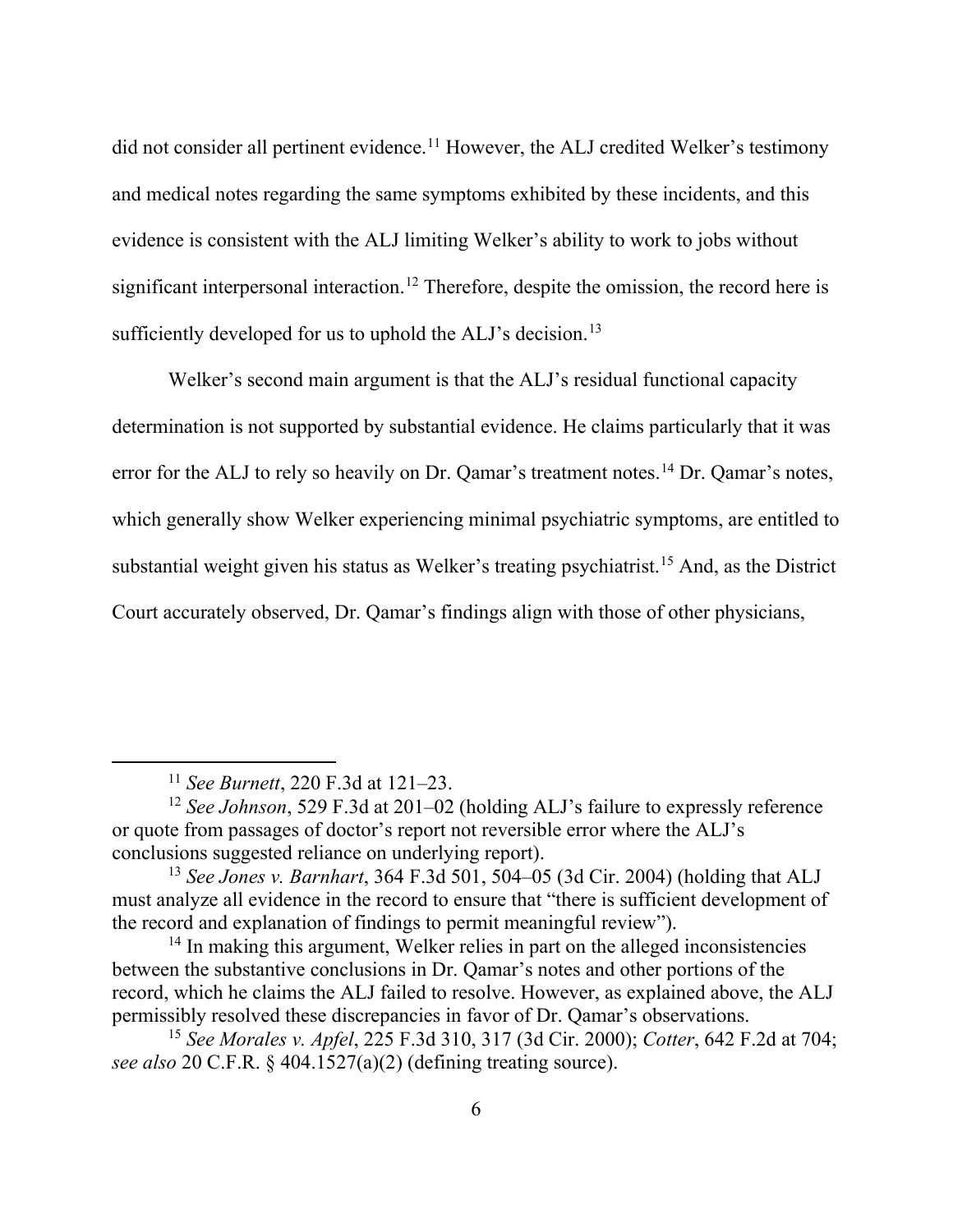suggesting his substantive medical conclusions are accurate.<sup>16</sup> So we cannot hold that the ALJ's reliance on the evidence generated by Dr. Qamar was misplaced.

Welker argues the ALJ erred by listing daily activities he could perform and omitting those he could not. However, the ALJ properly acknowledged limitations on Welker's daily life.<sup>17</sup> The ALJ's reference to Jennifer Lowman being a lay witness, despite her medical training and qualifications, was also not error given the nature of her relationship to Welker: that of a partner, not of a treating medical professional.<sup>18</sup> The ALJ gave much of Lowman's testimony some weight, but found specific points were not credible, a determination to which we generally defer.<sup>19</sup> The ALJ discounted Lowman's testimony, not because she lacked medical credentials, but because of the ALJ's assessment of inconsistencies between her testimony and the rest of the record.

Admittedly, the ALJ did not describe some of Welker's symptoms with the level of specificity that may be most helpful to a reviewing court. For instance, discussion of

<sup>&</sup>lt;sup>16</sup> For instance, notes from a 2014 observation by Dr. Nitin V. Sheth show Welker experiencing "signs of mild to moderate depression" and "some signs of anxiety," but with "no apparent signs of hallucinations, delusions, bizarre behaviors, or other indicators of psychotic process" and with "[c]ognitive functioning and fund of knowledge . . . intact and age appropriate." Appx. 712.

<sup>17</sup> *See, e.g.*, Appx. 36 ("[C]laimant performs few household chores/activities and . . . he requires reminders to shower.").

<sup>18</sup> *See* 20 C.F.R. § 404.1527(f)(1) (describing rules applicable to both nonmedical sources of evidence and nontreating medical sources of evidence).

<sup>19</sup> *See Reefer v. Barnhart*, 326 F.3d 376, 380 (3d Cir. 2003) ("We . . . ordinarily defer to an ALJ's credibility determination because he or she has the opportunity at a hearing to assess a witness's demeanor.").